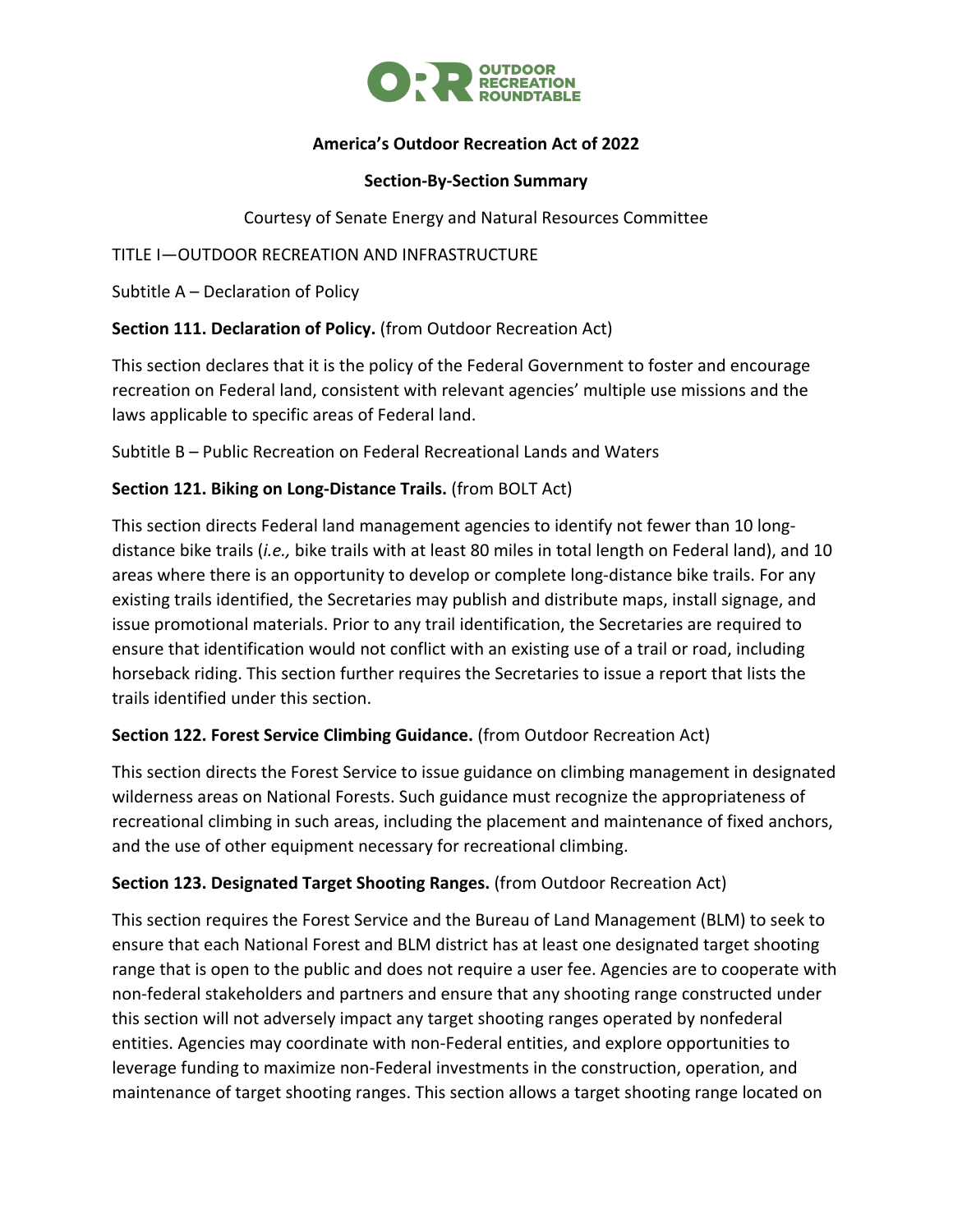

land transferred pursuant to the Recreation and Public Purposes Act to count as a designated target shooting range under this section.

Subtitle C – Improving Recreation Infrastructure

# **Section 131. Broadband Internet Connectivity at Recreation Sites.** (from Outdoor Recreation Act)

This section directs the Forest Service and BLM to publish a list of high-priority developed Federal recreation sites that lack broadband internet and to estimate the cost to equip those sites with broadband. This section also directs agencies to partner with the Rural Utilities Service to foster the installation of broadband internet infrastructure at developed recreation sites.

# **Section 132. Extension of Seasonal Recreation Opportunities.** (from Outdoor Recreation Act)

This section directs the Department of the Interior (DOI) and the Forest Service to better understand visitor trends, the effect of seasonal closures of Federal land on adjacent businesses and local tax revenue, and opportunities to extend the period of time Federal land is open to the public during seasonal closures to increase associated revenues for businesses and local governments. This section directs the agencies to make efforts to minimize seasonal closures on lands where such closures prevent recreational activities that provide economic benefits.

**Section 133. Gateway Communities.** (from Outdoor Recreation Act/Gateway Community and Recreation Enhancement Act)

This section directs DOI and the Forest Service to collaborate with State and local governments, housing authorities, trade associations, and nonprofits to identify needs and economic impacts in gateway communities. Further, this section directs the Secretary of Agriculture, in coordination with the Secretaries of the Interior and Commerce, to provide financial and technical assistance to gateway communities (adjacent to recreation destinations) to establish, operate, or expand infrastructure to accommodate visitation, including hotels and restaurants. Assistance that may be provided includes training programs, technical assistance, low-interest business loans, and loan guarantees.

# **Section 134. Parking Opportunities for Federal Recreational Lands and Waters.** (*new*)

This section directs DOI and the Forest Service to seek to increase parking opportunities for people recreating on their lands. In order to ensure that such efforts do not add to the deferred maintenance backlog, this section allows the agencies to enter into public-private partnerships and lease non-Federal land for parking opportunities.

## **Section 135. Travel Management.** (from Outdoor Recreation Act)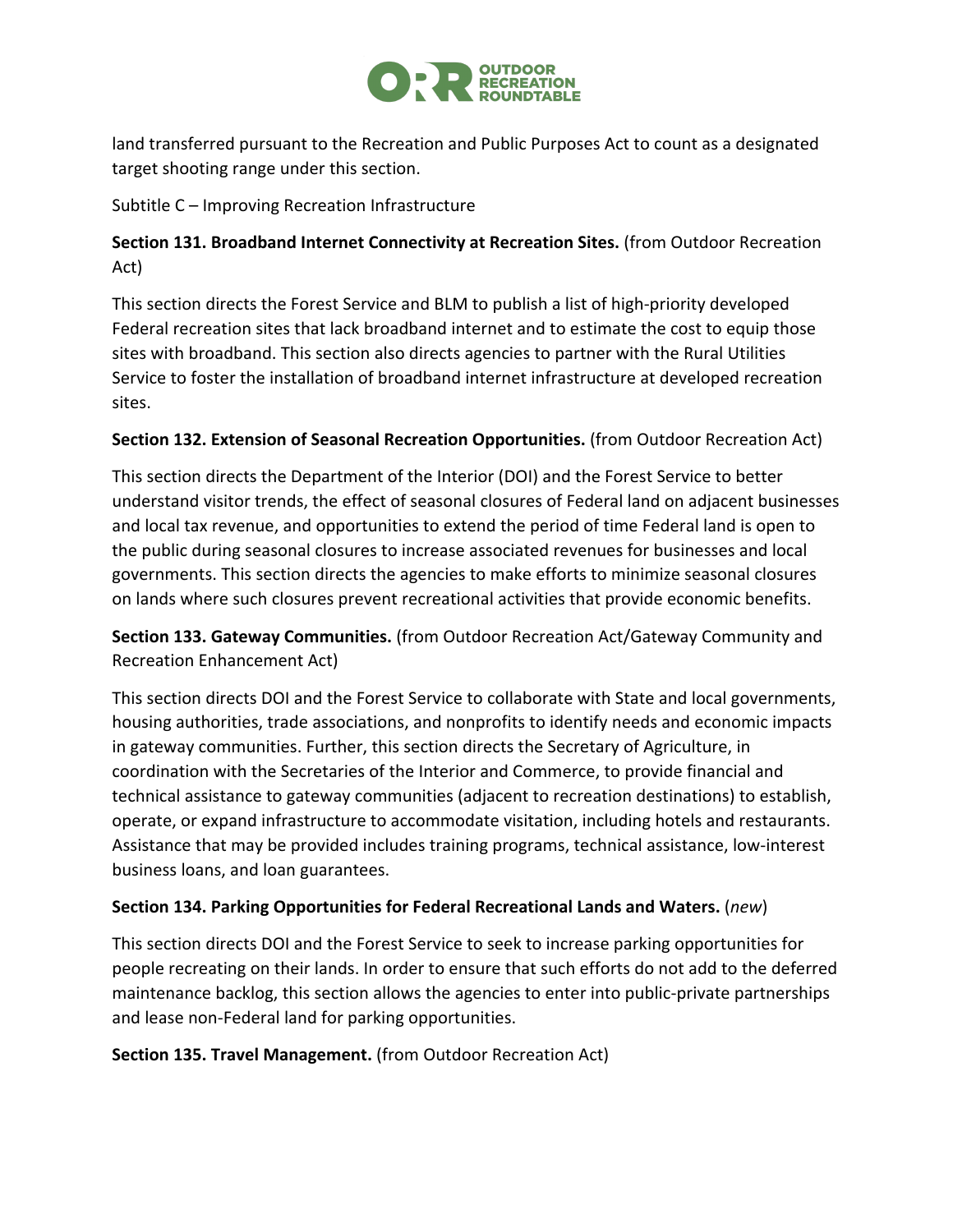

This section directs the BLM and Forest Service to have maps available to the public depicting where vehicles are allowed and where they are prohibited, as well as to update them periodically to ensure the maps do not become outdated. In carrying out this section, agencies are required to increase opportunities for motorized and non-motorized access and experiences on Federal land.

# **Section 136. Public-Private Partnerships to Modernize Federally-owned Campgrounds, Resorts, Cabins, and Visitor Centers on Federal Recreational Lands and Waters.** (from Outdoor Recreation Act)

This section directs DOI and the Forest Service to establish a pilot program for public-private partnership agreements to modernize campgrounds and buildings on Forest Service and BLM land. Agreements are not to exceed 30 years and must include certain capital expenditure and maintenance requirements. At least one agreement would be required for each region of the National Forest System and for five States in which the BLM administers land.

## **Section 137. Forest Service Pay-For-Performance Partnerships.** (from Outdoor Recreation Act)

This section establishes a pilot program to formally authorize financing partnerships on National Forest service lands for recreation projects. This section allows the agency to enter into project agreements with private sector partners that agree to pay for all or part of projects on Forest Service lands as a long-term investment, using an innovative funding model where investments are paid in full when specified recreation-related outcomes are met. Project agreements cannot be longer than 20 years or exceed \$15 million.

## Subtitle D – Engagement

## **Section 141. Identifying Opportunities for Recreation.** (from Outdoor Recreation Act)

Consistent with the direction provided in Federal Land Policy and Management Act (FLPMA) and the Outdoor Recreation Act of 1963, this section requires the Federal land management agencies to conduct an inventory and assessment of current recreation resources, to identify any trends relating to use, and consider future recreation needs. After identifying underutilized locations, the agencies must consider the suitability for developing, expanding, or enhancing these recreation resources. After, the agencies are to select high-value recreation resources at which to expand and encourage recreation use. To avoid duplicative efforts, the agencies may use existing work already completed or in progress for similar inventories required under FLPMA. This section does not affect land management plans, but actions undertaken pursuant this section are to be consistent with any applicable existing management plans.

## **Section 142. Federal Interagency Council on Outdoor Recreation** (*new*)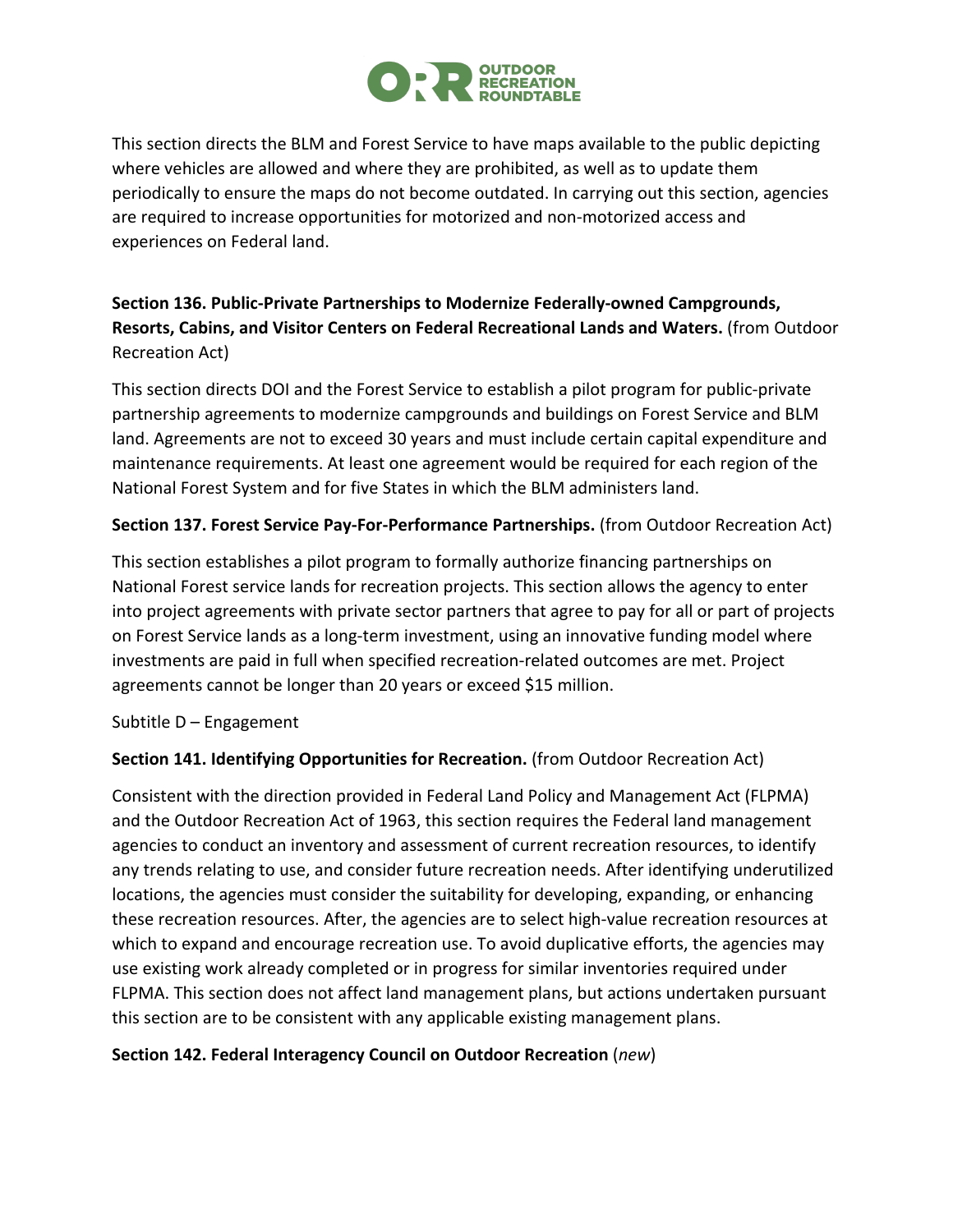

This section establishes a Federal Interagency Council on Outdoor Recreation (FICOR) to help coordinate the implementation of this Act across multiple Federal departments and agencies, and applicable State and local agencies and offices.

### **Section 143. Informing the Public of Access Closures** (*new*)

This section requires relevant land management agencies to post on their website notifications of any temporary closures of roads and trails on the respective unit.

# **Section 144. Improved Recreation Visitation Data.** (from Outdoor Recreation Act/Gateway Community and Recreation Enhancement Act)

This section directs the Forest Service and certain agencies within the DOI to establish a single visitation data system to collect, model, and report accurate annual visitation data, categorizing the data to capture estimates of different recreation activities. This section also establishes the Real-time Data Pilot Program to make available to the public real-time or predictive visitation data for Federal lands. The pilot program is only to be carried out in areas where gateway communities are supportive, and in coordination with community partners and third-party providers, such as technology and data companies.

### **Sec. 145. Monitoring for Improved Recreation Decisionmaking.** (*new*)

This section requires relevant land management agencies to pilot the use of new techniques to try to count visitors that participate in forms visitation that have been historically difficult to track.

## **Sec. 146. Access for Servicemembers and Veterans.** (from Recreation Not Red Tape Act)

This section encourages the Secretaries of Agriculture and of the Interior to work with the Secretaries of Defense and Veterans Affairs to ensure servicemembers and veterans have access to outdoor recreation and outdoor-related volunteer wellness programs.

## **Section 147. Increasing Youth Recreation Visits to Federal Land.** (*new*)

This section requires the Department of Agriculture and DOI to develop a national strategy to increase youth recreation on Federal lands.

TITLE II—AMENDMENTS TO THE FEDERAL LANDS

RECREATION ENHANCEMENT ACT

#### **Section 201. Short title.**

#### **Section 202. Definitions.** (from SOAR Act)

This section amends the Federal Lands Recreation Enhancement Act (FLREA) to list out the various types of Special Recreation Permits.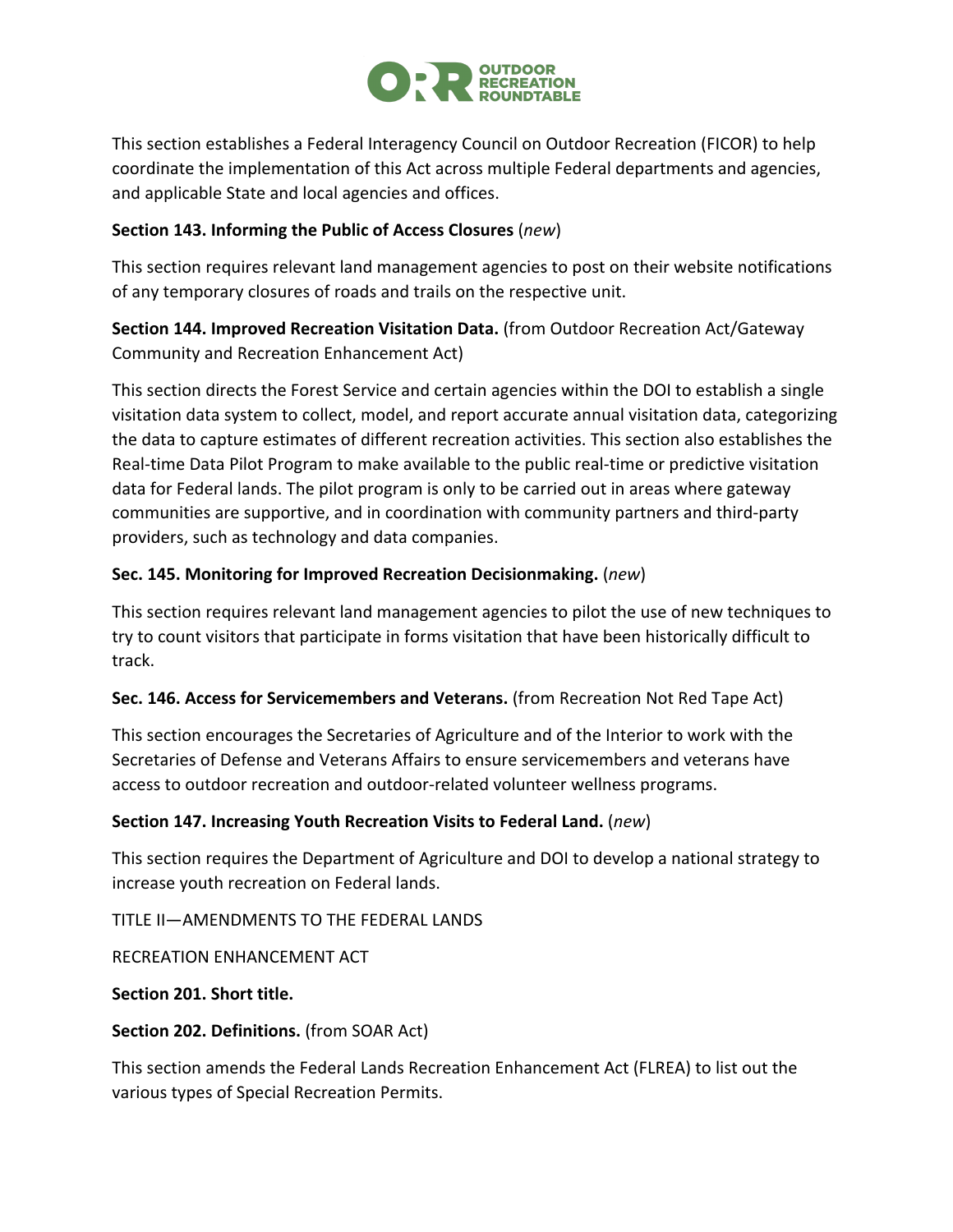

### **Section 203. Special Recreation Permits and Fees.** (from SOAR Act)

This section amends FLREA to include special recreation permits and fees. Specifically, this section codifies direction to land management agencies to develop and make special recreation permit applications available to the public. Upon receipt of such applications, the agencies may issue special recreation permits to applicants (which may include an authorization for incidental sales).

This section allows land management agencies to charge a special recreation permit fee for the issuance of a special recreation permit. Specifically, this section allows the agency to charge fees one of several different ways: a predetermined fee based on visitor-use days or a flat rate, or one of two calculations based on gross receipts. In most of these cases, the permittee chooses the fee regime that will apply for their permit. This section does not affect commercial use authorizations or cost recovery.

This section relocates existing provisions of law pertaining to the disclosure of fees to this section of FLREA, including the requirement to post entrance fee requirements. Additionally, this section requires the agencies to disclose, at the point of collection, how much money is being collected annually and how the money is being spent. Finally, this section allows a recreation service provider to inform customers of any fees charged by agencies under FLREA.

#### **Section 204. Online Collection of Certain Recreation Fees.** (from Recreation Not Red Tape Act)

This section amends FLREA to allow Federal land management agencies to collect online payment for entrance fees, standard and expanded amenity recreation fees, and special recreation permit fees.

# **Section 205. Online Purchases and Establishment of a Digital Version of America the Beautiful—The National Parks and Federal Recreational Passes.** (from Recreation Not Red Tape Act)

This section directs DOI and the Forest Service to sell the America the Beautiful - the National Parks and Federal Recreational Lands Pass online, in addition to in-person sale locations currently authorized under law. In addition, this section directs DOI and Forest Service to create a digital version of the pass to be used by the public.

# **Sec. 206. Availability of Federal, State, and Local Recreation Passes.** (from Recreation Not Red Tape Act)

This section allows Federal agencies, on the request of a State or country, to sell State or county entrance or recreational passes. The Secretaries may collect fees flowing from such sales, and are required to transfer any collected funds to the applicable State or county.

#### **Section 207. Use of Special Recreation Permit Fee Revenue.** (from SOAR Act)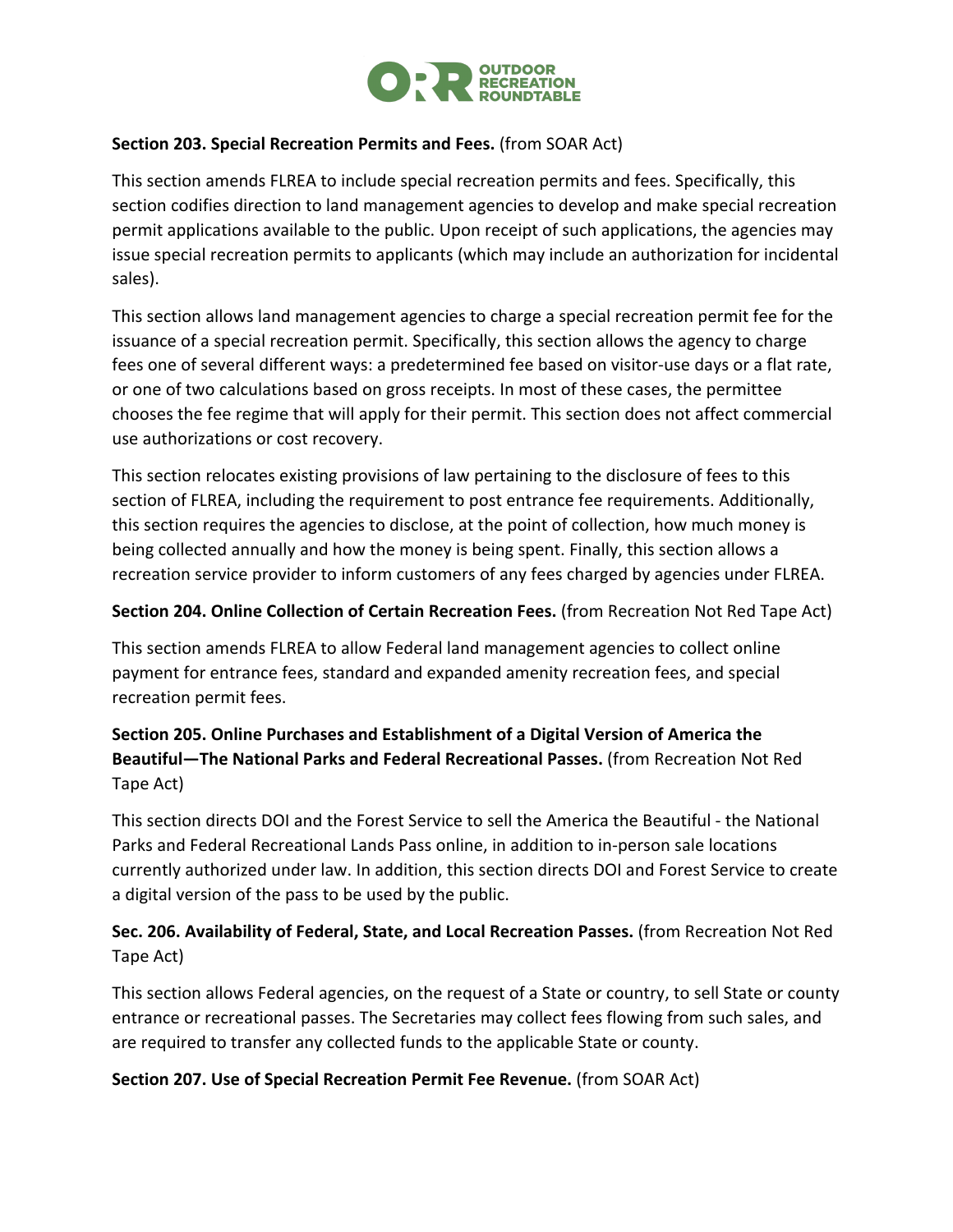

This section amends FLREA to allow fee revenues currently retained at the site of collection to be used to improve the special recreation permitting program (in addition to all current allowable expenditures).

## **Section 208. Permanent Authorization.** (from SOAR Act)

This section permanently authorizes FLREA.

## TITLE III—SPECIAL RECREATION PERMITS FOR OUTFITTING AND GUIDING

Subtitle A—Administration of Special Recreation Permits for Outfitting and Guiding

## **Section 311. Permit Administration.** (from SOAR Act)

This section requires land management agencies to publish on their websites when certain additional permit opportunities are available to outfitting and guiding businesses. Further, this section directs them to provide email subscriptions for potential applicants, notifying them of permit availability. Finally, this section requires agencies to respond to an applicant within 60 days of receipt of an application for a special recreation permit.

# **Section 312. Forest Service and Bureau of Land Management Transitional Special Recreation Permits for Outfitting and Guiding.** (from SOAR Act)

This section directs relevant land management agencies to implement a program to issue special recreation permits that are for terms of two years that have the ability to be converted to 5 or 10-year terms, provided that certain requirements are met.

## **Section 313. Surrender of Unused Visitor-Use Days.** (from SOAR Act)

This section specifies that a recreation service provider may notify relevant agencies of its inability to use the days allocated to them under their permit, and to surrender those days for temporary reassignment to other outdoor recreation service providers and the unguided public.

## **Section 314. Permit Reviews.** (from SOAR Act)

This section requires agencies to periodically review the performance of recreation service providers with longer-term, outfitter and guide-related special recreation permits. It also requires the Forest Service and allows DOI agencies to review whether all of the days made available to recreation service providers under their permit are being used. In making the latter determination, this section allows for recreation service providers to not be penalized for not using days if conditions exist beyond their control. It incentivizes recreation service providers to make available to others any days that they were allocated but not able use.

## **Section 315. Adjustment of Allocated Visitor-Use Days.** (from SOAR Act)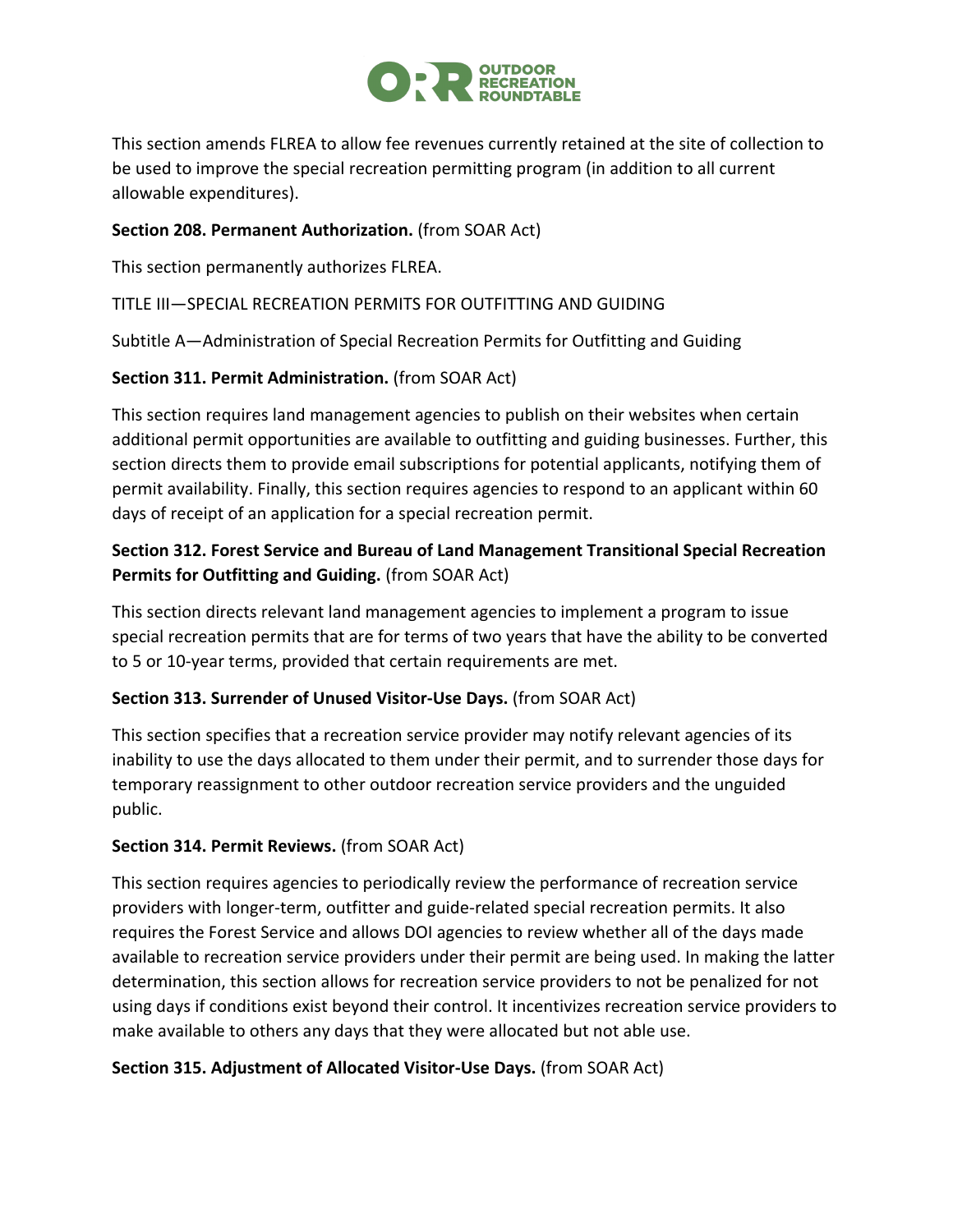

This section establishes a framework that agencies may use to adjust the number of days available under longer-term permits after reviews required under Section 314 are completed. Further, this section allows agencies to assign additional visitor-use days to special recreation permits.

Subtitle B—Additional Provisions Relating to Special Recreation Permits

## **Section 321. Permitting Process Improvements.** (from SOAR Act)

To simplify the special recreation permitting process, section 321 directs agencies to evaluate the current permitting process and to identity opportunities to decrease duplicative processes, costs, and permitting times. In addition, this section directs the agencies to evaluate the wording and terms of their existing categorical exclusions to ensure consistency with this Act and to revise them as necessary.

This section prohibits agencies from conducting a needs assessment as a condition of issuing a special recreation permit, unless specifically required under the Wilderness Act. This section also requires agencies to makes permit applications available online. Lastly, this section specifies when agencies are to issue special recreation permits and when they are not required because the activities to be undertaken only would have nominal effects on resources and programs.

## **Section 322. Service First Initiative and Multijurisdictional Trips.** (from SOAR Act)

This section amends the Service First Act by establishing a pilot program that authorizes agencies to issue a single joint special recreation permit for recreation activities that cross multiple agency boundaries. This section requires agencies to issue at least 10 joint special recreation permits through at least 4 different offices under the pilot, and to designate a lead agency for issuing and administering each permit under the pilot. This section requires that agencies retain their own respective authorities for permit issuance and enforcement, and does not prohibit any person or entity from applying for separate special recreation permits.

## **Section 323. Permit Flexibility.** (from SOAR Act)

This section directs agencies to establish guidelines to allow permit holders to engage in new activities that are substantially similar to those authorized in their current permits without the issuance of entirely new and separate permits.

## **Section 324. Liability.** (from SOAR Act)

This section clarifies when relevant land management agencies may require a commercial general liability insurance policy as a condition of receiving a special recreation permit, except in the case of low-risk activities conducted under the permit, as well as the required contents of such policies. This section also provides an exemption for state or local government entities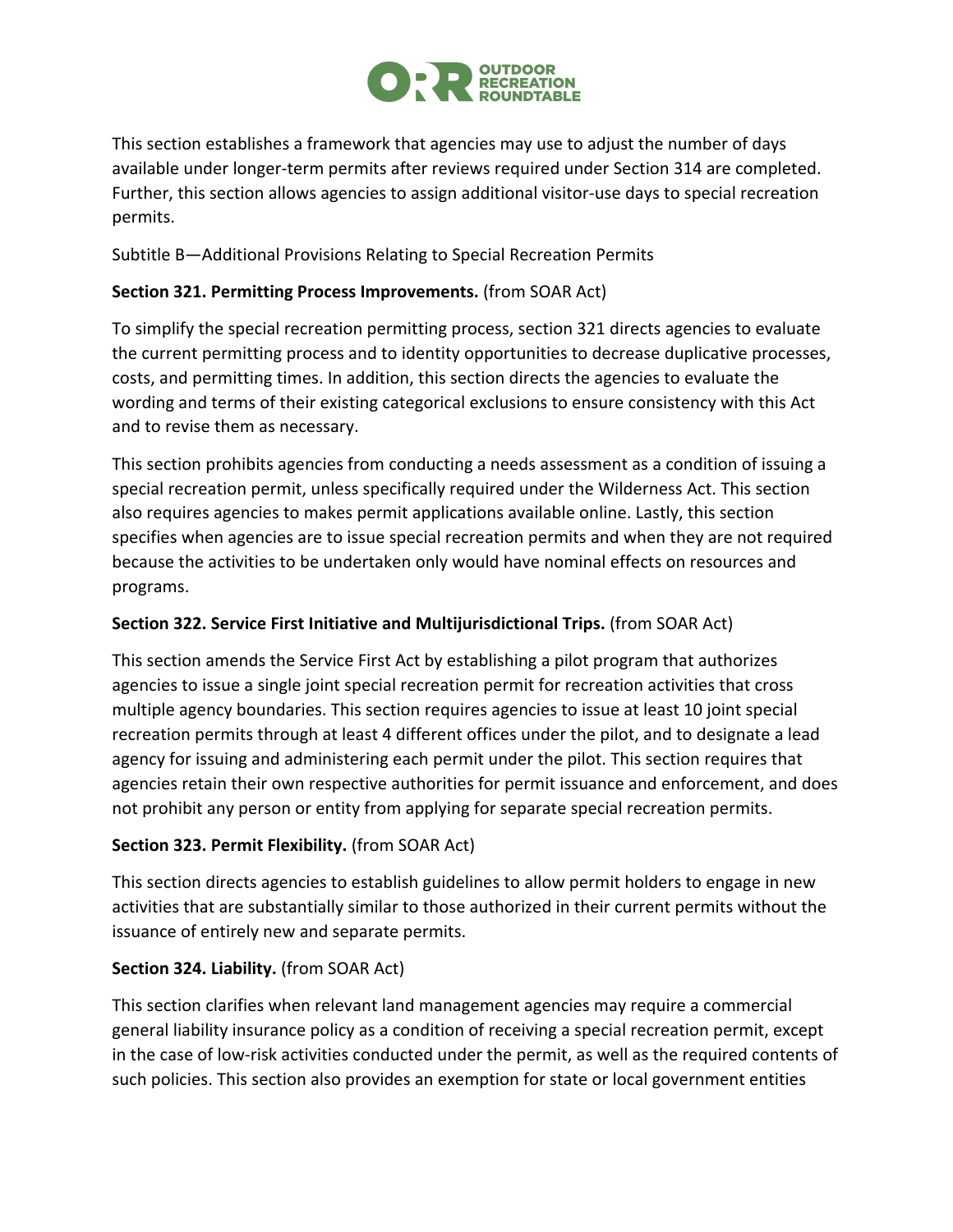

from the current requirement to indemnify the United States government, in certain circumstances.

This section also allows recreation service providers to use liability release forms in states where such forms are allowed. It also directs the agencies to have a consistent policies for regulating the use of waivers within 2 years of the date of enactment of this Act.

## **Section 325. Cost Recovery Reform.** (from SOAR Act)

This section clarifies that Federal land management agencies may collect and assess reasonable cost recovery fees from special recreation permit holders and applicants. This section stipulates that the agencies shall establish a *de minimis* threshold for cost recovery if work done for a permittee or applicant exceeds that *de minimis* threshold, the agencies may not back charge for hours below the threshold. This section also directs the agencies to process and charge fees on a prorated basis when work done for multiple special recreation permit applications overlaps. Finally, this section prohibits agencies from applying cost recovery for any programmatic environmental reviews.

## **Section 326. Permit Relief for Picnic Areas.** (from Outdoor Recreation Act)

This section allows outfitters to use picnic areas on Federal lands without requiring a permit, subject to size and frequency restrictions.

**Section 327. Interagency Report on Special Recreation Permits for Underserved Communities**  (from Report on EJ Communities Act) 8

This section directs the Secretary of the Interior and the Secretary of Agriculture to issue a report on special recreation permits serving rural or urban, underserved communities relative to outdoor recreation opportunities. The Secretaries are to submit the report to Congress within three years.

Subtitle C—Effect

## **Section 331. Effect.**

This section states that unless explicitly stated, nothing in the bill shall be construed as affecting the authority or responsibility of the Secretary of the Interior to award National Park Service concessions contracts or commercial use authorizations.

#### TITLE IV—MISCELLANEOUS PROVISIONS

**Section 401. Filming and Still Photography Within the National Park System and on Other Federal Land.** (from FILM Act)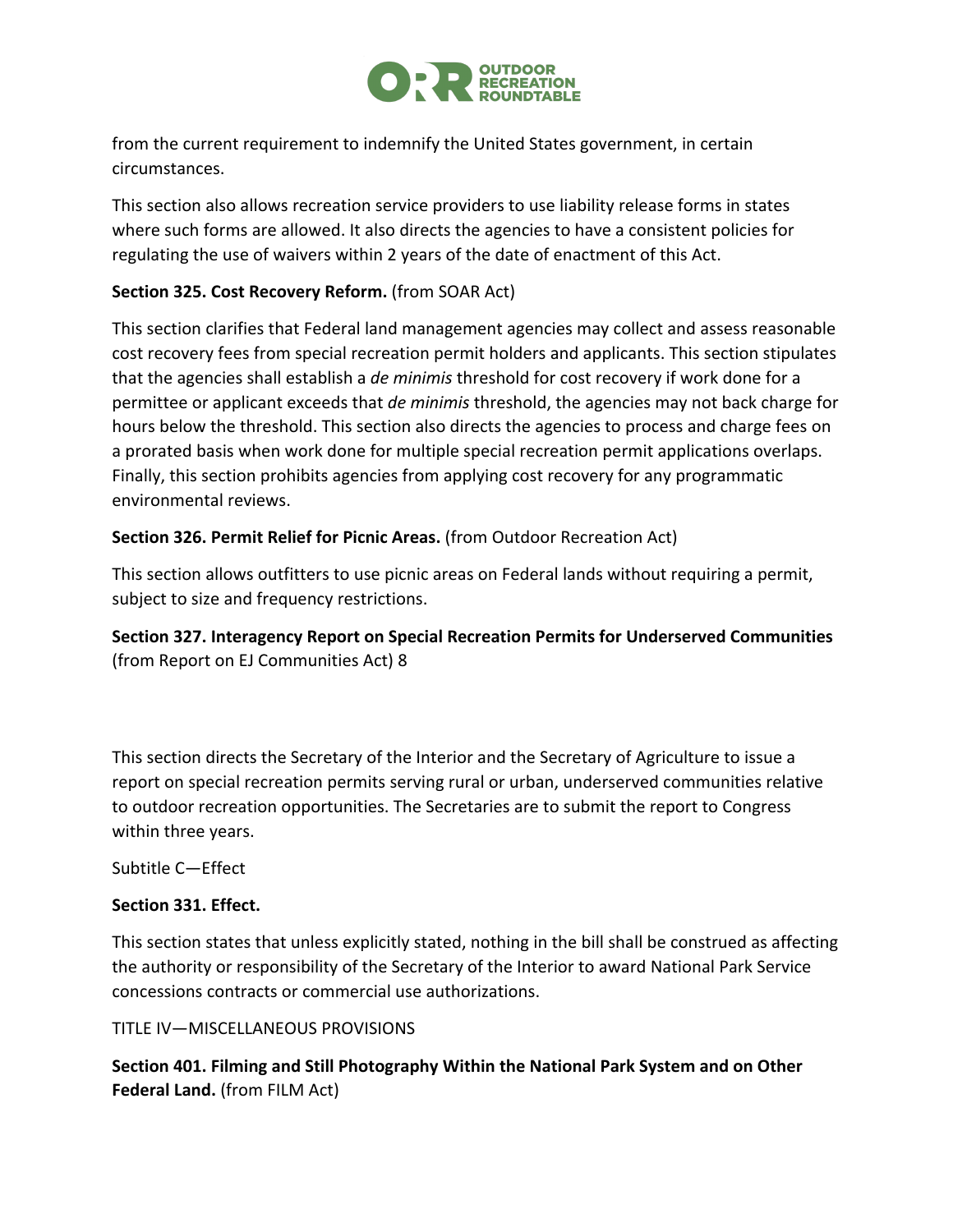

This section amends current law (in two places—one for the National Park Service and one for the other Federal land management agencies) to modernize film and photography permitting on public lands to account for changing technology and social media, and to ensure that permitting determinations are appropriately based on actual impacts to resources instead of distinguishing between types of filming or photography, content, or financial gain.

Specifically, this section allows land management agencies to require permits and associated fees on recreational lands and waters for filming and photography that involve groups of more than eight people, or that do not adhere to certain requirements related to resource impacts. Further, this section prohibits permitting and fee requirements for filming and photography that is merely incidental to an otherwise authorized or allowable activity. In addition, this section directs the agencies to establish *de minimis* use authorizations for filming and photography activities that involve groups of six to eight people and that adhere to certain requirements related to resource impacts. Such authorizations are to be issued immediately upon request by an applicant.

## **Section 402. Volunteer Enhancement Program.** (from Recreation Not Red Tape Act)

This section updates the Volunteers in the National Forests Act. Specifically, this section adds the BLM to the Act, renames the act the "Volunteers in the National Forests and Public Land Act", and adds a clause describing the purpose of the act. Further, this section adds additional authorized activities and expenses under the act and clarifies when the Secretary should supervise volunteers and that volunteers are not required to carry liability insurance to provide volunteer services under the Act.

## **Section 403. Cape and Antler Preservation Enhancement.** (from CAPE Act)

This section amends existing law, which currently authorizes (under certain conditions) qualified volunteers to participate in non-native wildlife management activities on National Park System land. Upon taking a non-native animal, current law allows the Secretary to authorize the donation and distribution of meat of the animal to certain entities. This section extends the scope of current law to include any other part of the animal—including the cape, hide, horns and antlers. 9

# **Section 404. Federal Land and Aquatic Resource Activities Assistance.** (from Outdoor Recreation Act)

This section clarifies that relevant DOI agencies may inspect and decontaminate watercraft entering and leaving Federal land and water located within a river basin that contains a Bureau of Reclamation project. This section establishes a competitive grant program within the Bureau of Reclamation to help non-Federal partners conduct inspections and decontamination of watercraft around reservoirs administered by the DOI.